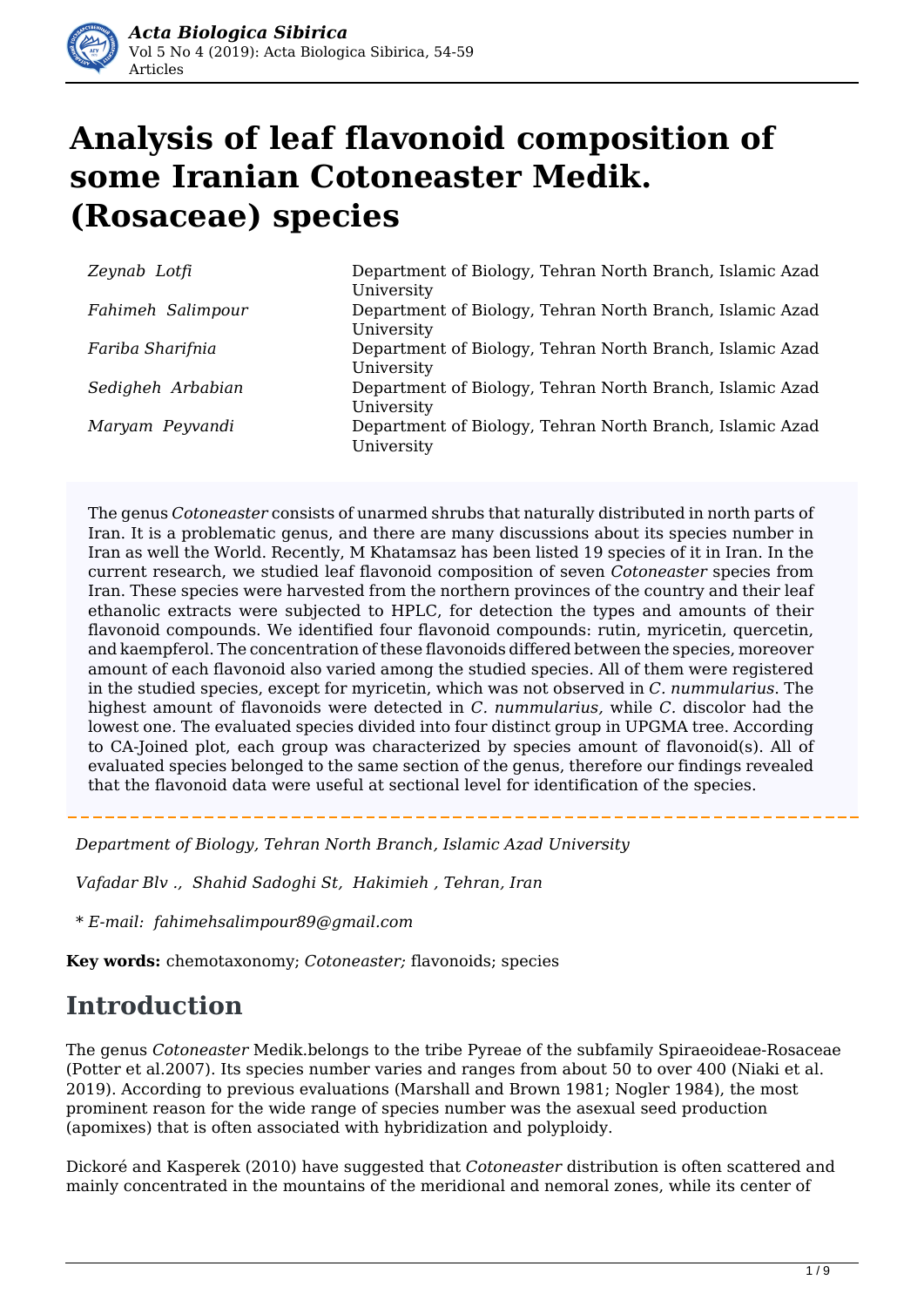

diversity is in China and the Himalayas.

*Cotoneaster* is a problematic genus, mainly because it comprises nearly 500 published binomials. Riedl (1969) listed 14 species in Iran, but Khatamsaz (1992) introduced 19 species. In Iran, these species are mainly distributed in the Alborz Mountains, high elevations in the northwest and northeast of the country (Raei Niaki et al.2009; Raei Niakiet al. 2019).

The genus includes numerous ornamentals, which are widely cultivated in landscaping for their attractive flowers and fruit (Bailey and Bailey 1976). Moreover, several species of the genus, for example *C. melanocarpus* Lodd., *C. nummularia* Fisch. et Mey, and *C. tricolor* Pajork, are used in folk medicine, in different parts of the world, to treat various disorders such as nasal hemorrhage, excessive menstruation, hematemesis, neonatal jaundice, fever and cough (Holzer et al. 2013; Esmaeili et al. 2015). It is important to know that most of these properties can be attributed to the presence of low-molecular weight polyphenols including simple phenolic acids and flavonoids (Khan et al. 2009; Sati et al. 2010).

Flavonoids are considered as polyphenolic secondary metabolites that play different roles in plants. These compounds are involved in the production of flower pigments and also in plant protection from various pathogens. For example, some kinds of flavonoids are antifungal and antibacterial agents, while other types have significant roles in the plants protection from insects and herbivorous mammals (Harborne and Williams 2000).

The chemical stability and widespread occurrence make the flavonoids as chemical markers in the classification of plants and they are considered as a useful tool for identification and taxonomy of higher plants (Noori et al. 2015a, b; Noori and Talebi 2017).

For these reasons, in the current study we investigated leaf flavonoid compounds of seven Iranian species of *Cotoneaster* inorder to identify their flavonoid compounds and species relationship based on these data. As far as we could search, no similar previous study was found on these species in Iran.

## **Material and method**

#### **Plant materials**

Plant samples of seven *Cotoneaster* species were harvested from natural populations in two provinces of northern Iran (Table 1) and were identified according to descriptions provided in Flora of Iran (Khatamsaz 1992) and Flora of USSR (Pojarkova 1941). One of the collected samples did not match with descriptions in Flora of Iran and Flora of USSR, and it seems that the sample belongs to a new species of *Cotoneaster*from Iran. Therefore, we decide to definite it as C. new, until its legal name is validate. Voucher specimens were deposited at Herbarium of Islamic Azad University Tehran (IAUNT).

| Voucher No. | Localities, elevation a.s.l.                           | <b>Species</b>                         |  |
|-------------|--------------------------------------------------------|----------------------------------------|--|
| AUNT-17413  | Mazandaran province, 72 km Varsk-<br>Firouzkoh, 3346 m | C. discolor Pojark.                    |  |
| AUNT-17406  | Golestan province, Kolaleh, Aziz Abad,<br>1140 m       | C. insignis Pojark.                    |  |
| AUNT-17408  | Golestan province, Til Abad, Khosh<br>Yeylagh, 1570 m  | C. kotschyiKlotz, Wissensch. Zeitschr. |  |
| AUNT-17418  | Golestan province, Til Abad, Khosh<br>Yeylagh, 1570 m  | C. morrisonensis Hayata.               |  |
| AUNT-17411  | Mazandaran province, Avard, Galogah,<br>1217 m         | C. morulus Pojark.                     |  |
| AUNT-17421  | Mazandaran province, Pole Akhondi,                     | C. new                                 |  |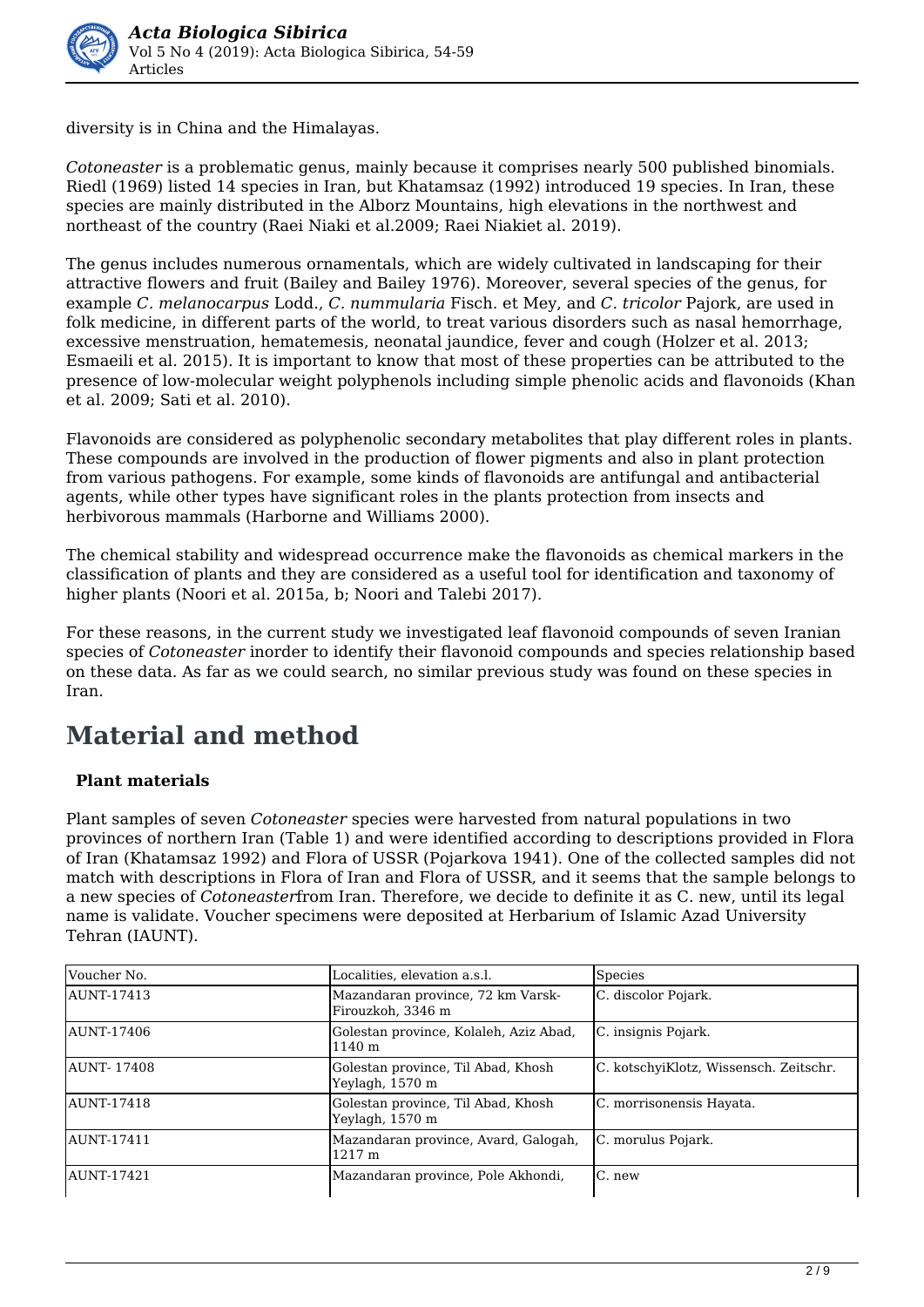

|                    | Galogah, 1034 m                                                        |  |
|--------------------|------------------------------------------------------------------------|--|
| <b>JAUNT-17414</b> | Mazandaran, Sefidchah, Galogah, 1054   C. nummulariusFisch. & C.A Mey. |  |
|                    | ım                                                                     |  |

**Table 1.** *Localities and herbarium numbers of the studied species of Cotoneaster.* 

#### **Preparation of Plant Extracts**

About 0.5 g of fine powdered leaf sample of each species were extracted with 5 ml HPLC methanol (80%) through open reflux process at 40 °C for 24 h. Then the extracts were filtered through filter paper to remove free unextractable substances. The filtrates solution of plant extracts were preserved 4 °C for further process.

#### **HPLC Analysis**

The HPLC analysis of the extract was performed with Chromatographic system (Agilent – infinity II). The separation was performed on a SGE Protecol PC18GP120 (250mm×4.6 mm, 5μm) column at ambient temperature. The mobile phase consists of methanol to water (70:30 v  $v^{-1}$ ) and the separations were performed by using isocratic mode, elution performed at a flow rate of 1 ml min $^{\text{-}1}$ . The samples were run for 15 min and detection was done at 352 nm by UV detector. Rutin was used as standard and flavonoid content was determined as rutin equivalent. For this purpose, a calibration curve for rutin was drawn. From the standard rutin solution the dilutions of 0.080, 0.040, 0.064, and 0.126 mg  $ml^{-1}$  concentrations were prepared in methanol.

#### **Statistical analysis**

For clustering of the investigated species, the flavonoid data were standardized (mean  $= 0$ , variance = 1) and used for multivariate analyses, including UPGMA (Unweighted Pair-Group Method with Arithmetic mean) and Correspondence analysis (CA-joined plot). Plots clustering were performed in Multivariate Statistical Package (MVSP) software (Podani 2000).

### **Results**

The extracted flavonoids extracted from species leaves were presented in Table 2. Among the studied species, *C. nummularius* had the highest total amount of flavonoids, while *C. discolor*. had the lowest total amount. Kaempferol and myricetin were the most and less abundant flavonoids respectively.

| Species          | Rutin | Myricetin | Ouercetin | Kaempferol |
|------------------|-------|-----------|-----------|------------|
| C. discolor      | 11.99 | 0.13      | 7.24      | 10.14      |
| $C.$ insignis    | 16.75 | 0.06      | 34.10     | 0.06       |
| C. kotschyi      | 7.94  | 4.06      | 7.14      | 0.89       |
| C. morrisonensis | 9.61  | 4.72      | 7.13      | 0.47       |
| C. morulus       | 6.30  | 2.32      | 255.51    | 10.10      |
| C. new           | 13.98 | 5.13      | 417.92    | 0.32       |
| C. nummularius   | 10.58 | $\ln/a$   | 4.00      | 7516.7     |

**Table 2.** *Flavonoid compounds were found from methanolic extract of leaves (all values are mg g-1 dried tissue).* 

The highest (16.75 mg  $q^{-1}$ ) and lowest (6.30 mg  $q^{-1}$ ) amounts of rutin were registered in *C*. *insignis* and *C. morulus,* respectively. Myricetin was not observed in *C. nummularius*, while its highest amount was reported from *C. new* (5.13 mg g<sup>-1</sup>). Moreover, *C. new* had the highest amount  $(4.17.92 \text{ mg g}^{-1})$  of quercetin, whereas the lowest amount  $(4.00 \text{ mg g}^{-1})$  of it was registered from *C. nummularius*. We recorded the largest amount (7516.7 mg g-1) of kaempferol in *C. nummularius*,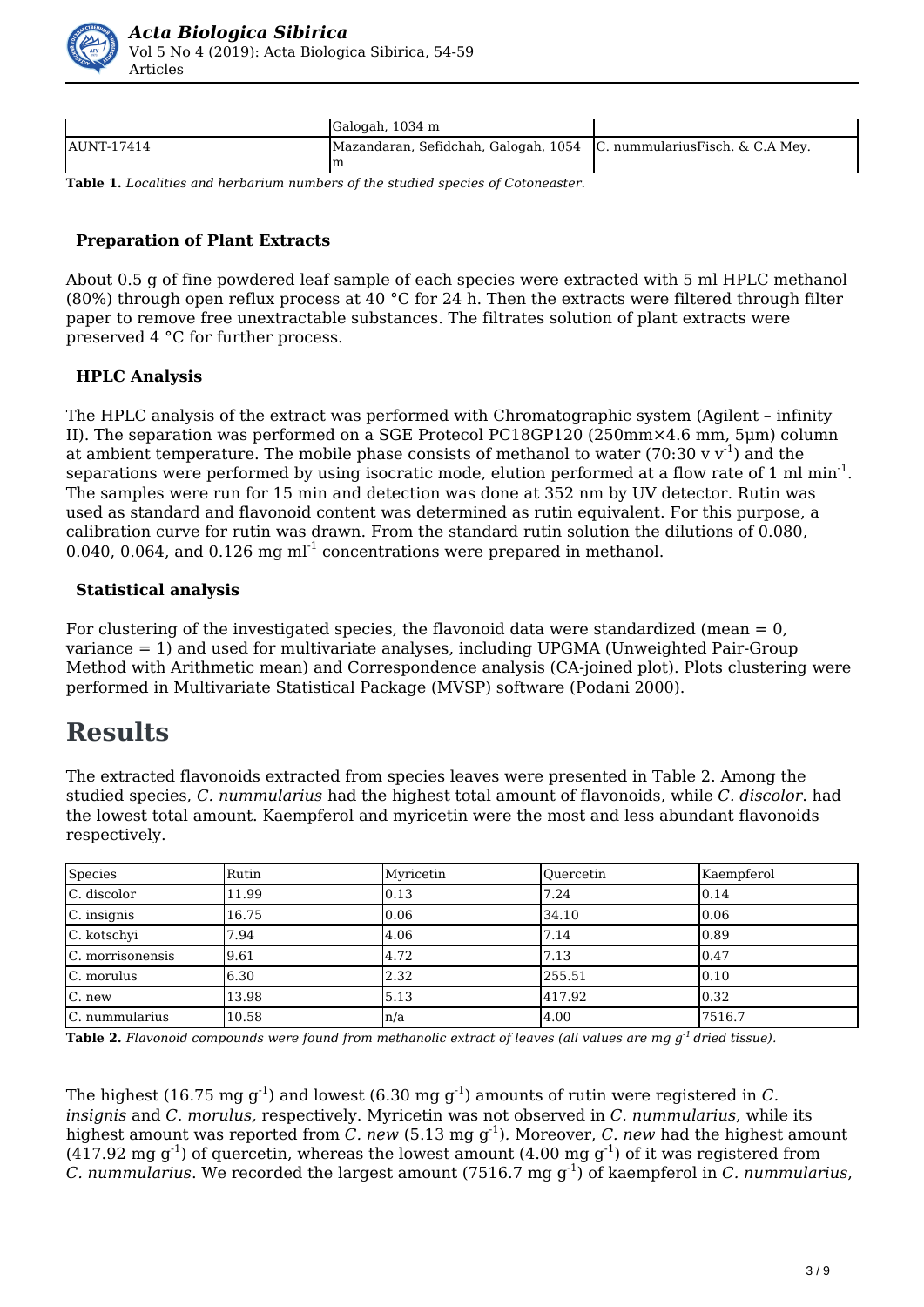

whereas *C. insignis* had the lowest amount  $(0.06 \text{ mg g}^{-1})$  (Fig.1).

**Figure 1.** *Pattern of flavonoids existence among the studied Cotoneaster species.*

The studied species were clustered in UPGMA tree of phytochemical data (Fig. 2). The tree had two clades: *C. nummularius* placed separately in the small clade, while the rest populations were in the large clade, which were divided into two branches. One branch was consisted of *C. new* and *C. morulus*, while another one had two groups. *C. insignis* was registered in a group, however the rest species place closely in another group. Therefore, the studied species were observed in four groups.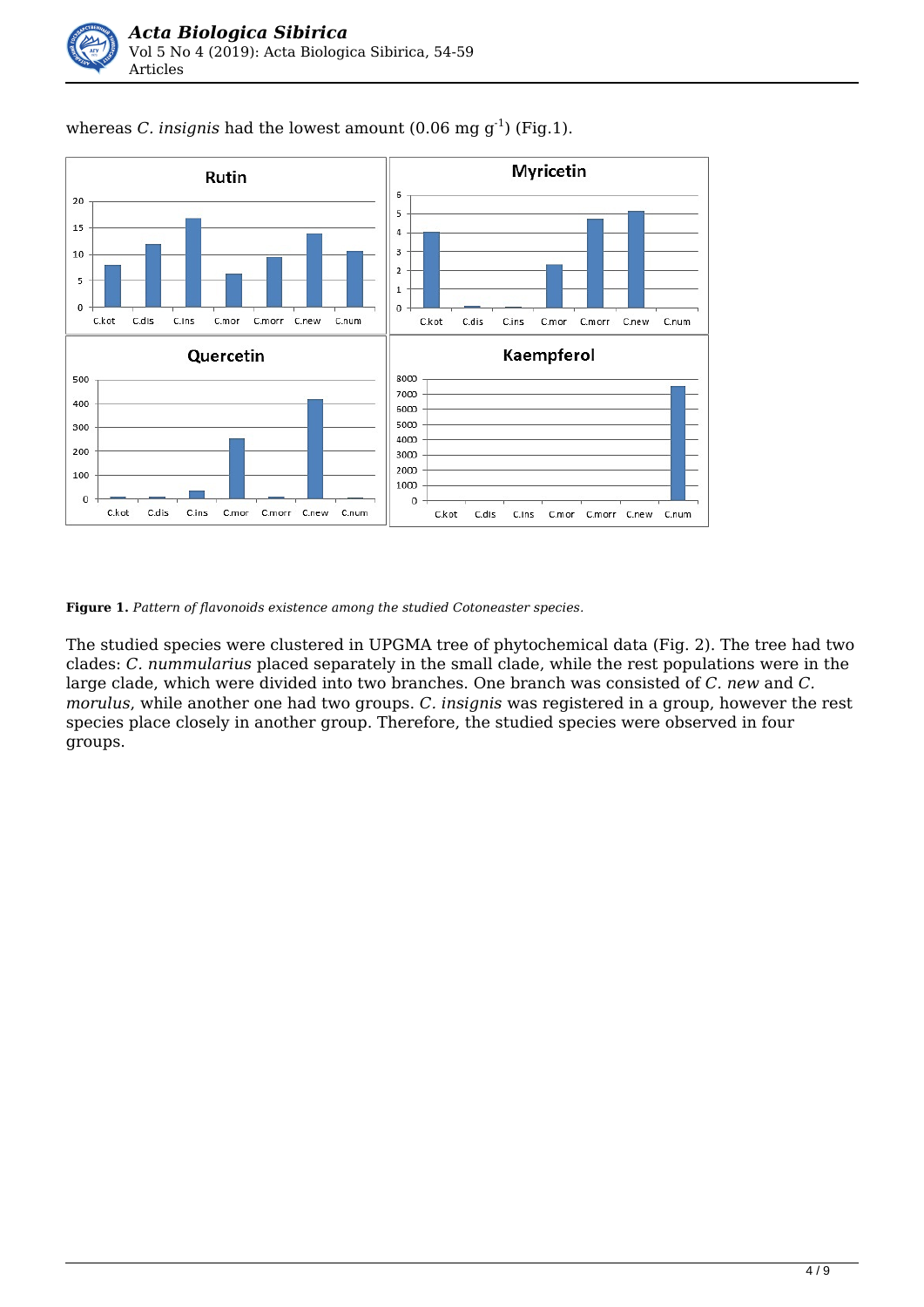

**Figure 2.** *UPGMA tree of the studied species according to phytochemical data* 

Ca-joined plot revealed these group had species flavonoid type that was useful in identification of them. For example, *C.nummularius* was characterized by kaempferol, or *C. morulus*and*C. new* had the highest amount of quercetin (Fig. 3).

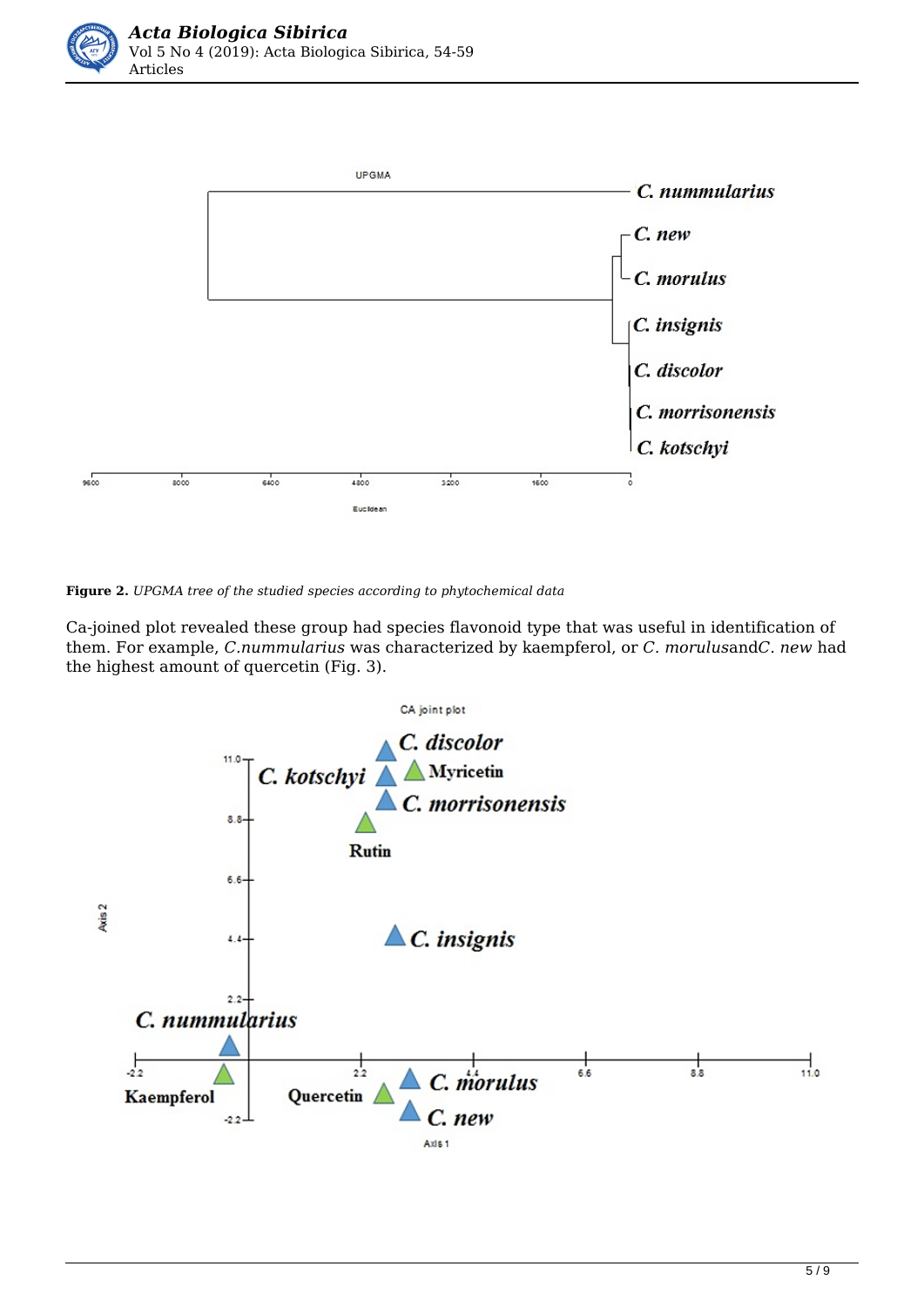

**Figure 3.** *CA- joined plot of the phytochemical data and species (the blue and greed symbols are species and chemical compounds, respectively).* 

# **Discussion**

In the current study, we detected flavonoids from the leaf ethanolic extract of seven Iranian *Cotoneaster* species. In total, four flavonoids were identified: myricetin, kaempferol, rutin, andquercetin. All of these flavonoids belong to flavonols subgroup. Flavonoids can be divided into several subgroups according to the substitution patterns of the ring C, and flavonoids within the same class can be differentiated by the substitution of A and B. These subgroups are: flavonoids, flavanones, isoflavonoids, flavones, flavans-3-ol, and anthocyanins (Prasain et al. 2010; Havsteen 2002).

According to previous studies, these flavonoids have several medicinal properties. For example, Godse et al. (2010) have suggested that myricetin has antihypertensive effect. This flavonoid hindered the progression of high blood pressure and also turned the metabolic alternations in rats on fructose-induced diet. In addition, according to Chang et al. (2012) findings myricetin suppresses body weight increment and accumulation of fat by maximizing the fatty acids oxidation that was due to enhance the regulation of hepatic peroxisome proliferator activated receptor and decrease the regulation of hepatic sterol regulatory element- binding protein expressions in rats on high fat diet.

Kaempferol was the most abundant flavonoid among the studied species. Previous investigations (Vinson et al. 1995; Asif and Khodadadi 2013) have revealed that kaempferol has various properties such as inhibitory effect on HIV protease, anti-inflammatory, antioxidant, antiulcer activity and antitumor.

Quercetin was the second most abundant flavonoid in our studied species. It is the most active flavonoid and many medicinal plants owe their functions to their high content of this flavonoid. Lim et al. (2007) have believed that the significant anti-inflammatory property of this compound is related to direct inhibition of the inflammation initial processes. Moreover, investigations have revealed that quercetin has anticancer property, including in inhibiting the proliferation and also migration of cancer cell.

Rutin is a more effective antioxidant than vitamins and has antioxidant and free radical scavenging effect in foods (Vinson et al. 1995; Hollman et al. 1997). Rutin and quercetin were extracted from leaf extracts of several *Cotoneaster* species such as *C. zabelii*, *C. bullatus*, *C. splendens*, *C. dielsianus*, *C. hjelmqvistii*, *C. horizontalis*, *C. divaricatus*, *C. lucidus*, *C. melanocarpus*, *C. tomentosus*, and *C. integerrimus* (Kicel et al. 2016).

According to UPGMA tree of flavonoids data, the studied species were divided into four groups. Group I including *C. nummularius*, group II had *C. new* and *C. morulus,* group III consisted of*C. insignis* and group IV has been consisted of *C. discolor*, *C. kotschyi* and *C. morrisonensis.* CA-Joined plot revealed that each of these groups had specific compound(s) that was useful in identification of them. This results revealed that the flavonoid data are useful in identification of species of the genus. In addition, all of our examined species belonged to the same section of *Cotoneaster*, therefore flavonoids can be used as the phytochemical marker in sectional level of the genus. Our findings were in agreement with previous similar works. Webb and Harborne (1991) have suggested that flavonoid data were meaningful in infra-generic classification of the plants, especially at sectional level. In addition, it is well revealed that the flavonoid data on flowering plants are often of value for resolving the evolutionary relationships among the taxa (Markham et al. 1970). For instance, flavonoid data can be used as a taxonomic features of the genus *Chromolaena*, and the chemotaxonomic significance of these compounds was useful for resolving the infra-generic complexity of the genus (de Oliveira et al. 2017). Furthermore, Braunberger et al. (2015) have reported that flavonoids were used as chemotaxonomic characteristics in *Drosera*for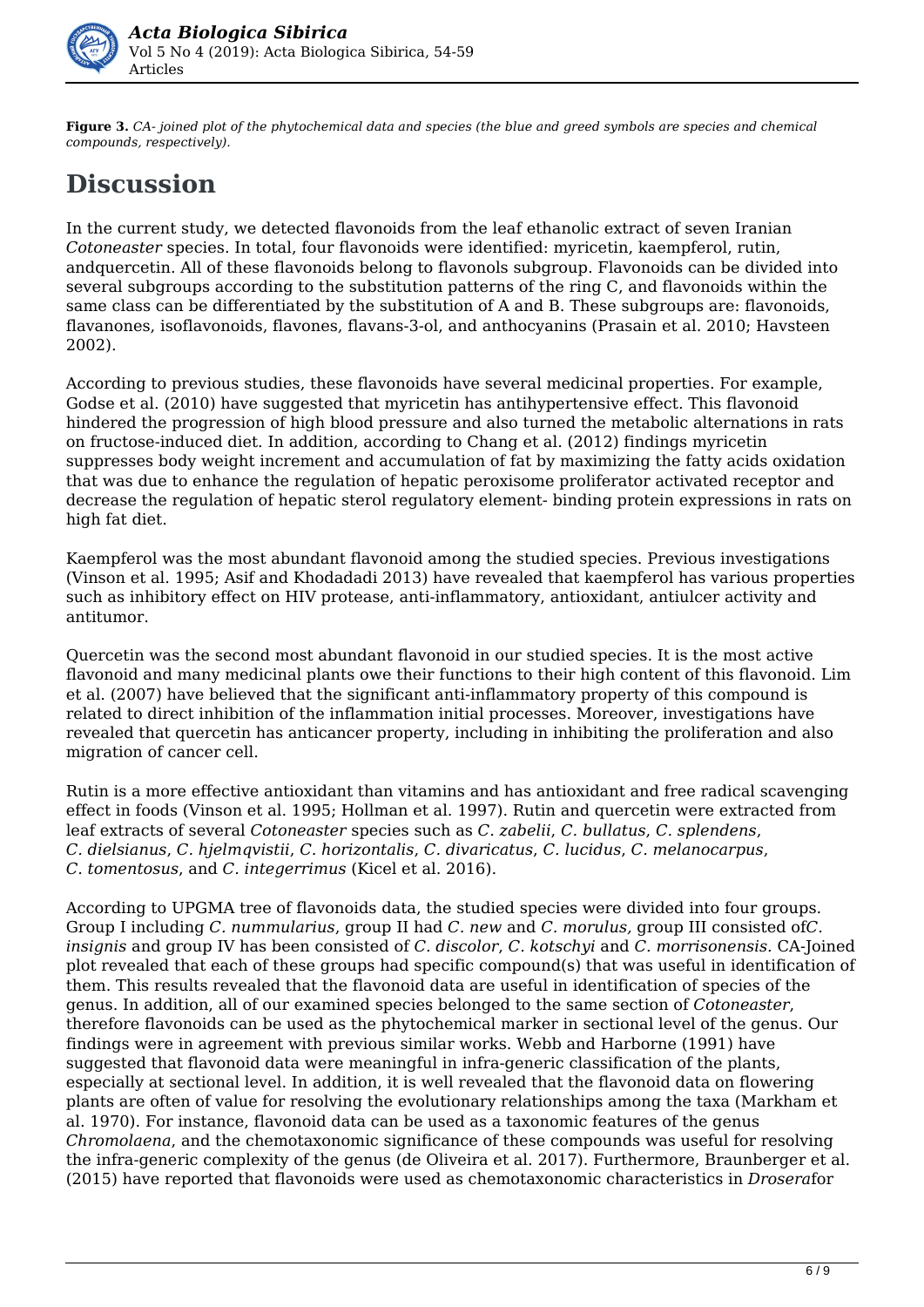

the species classification in sections and for the improvement of infra-generic taxonomy in this genus.

As mentioned in material and methods section, one of plant samples that was harvested from Mazandaran province did not morphologically match with the descriptions of identified *Cotoneaster* species in Iran and neighboring countries. Therefore, we considered it as a new species for Iran and contemporary definite it as *C. new*. In present study, this species closely grouped with *C. morulus*, according to flavonoid data. The harvesting localities of these species are close to each other, so there can be two issues in this regard. (1) *C. new* can be a population of *C. morulus*, which is very distinct in the morphological characteristics, or (2) it is a new species of the genus for Iran created by the sympatric speciation. However, further molecular, cytological, anatomical, and palynological investigations is needed to verify this.

Christensen (1992) has stated that several new species have been described from North America by taxonomists, and *Cotoneaster* has more than 1000 species. Nevertheless, the current number of accepted species is about 200 and many of the described taxa have been recently reduced to synonyms. According to Dönmez (2004) suggestion, polymorphism, hybridization, and apomictic breeding strategies caused great differences among the populations of *Cotoneaster* species. Therefore, most of the taxa described by taxonomists should be regarded as synonyms because of genus diverse nature.

### **References**

Asif M, Khodadadi E. 2013. Medicinal uses and chemistry of flavonoid contents of some common edible tropical plants. Journal of Paramedical Sciences 4: 119-138.

Bailey LH, Bailey EZ. 1976. Hortus: A concise dictionary of plants cultivated in the United states and Canada. Third edition. NY: Macmillan General Reference.

Braunberger C, Zeh M, Conrad J, Wawrosch C, Strohbach J, Beifuss U, Krenn L. 2015. Flavonoids as chemotaxonomic markers in the genus *Drosera*. Phytochemistry 118: 74–82.

Chang CJ, Tzeng TF, Liou SS, Chang YS, Liu IM. 2012. Myricetin increases hepatic peroxisome proliferator activated receptor protein expression and decreases plasma lipids and adiposity in rats. Evid. Based Complement Alternat Med 11: Article ID 787152.

Christensen, K.I. 1992. Revision of Crataegus Sect. Crataegus and Nothosect. Crataeguineae (Rosaceae-Maloideae) in the Old World. Systematic Botany Monographs 35: 199.

Dickoré WB, Kasperek G. 2010. Species of *Cotoneaster* (Rosaceae, Maloideae) indigenous to, naturalising or commonly cultivated in Central Europe. Willdenowia 40: 13-43

De Oliveira JAM, Bernardi DI, Balbinot RB, Silva Avíncola A, da Pilau E, do Carmo MRB, Sarragiotto MH, Baldoqui DC. 2017. Chemotaxonomic value of flavonoids in *Chromolaena congesta* ( *Asteraceae*). Biochem. Syst. Ecol. 70: 7-13.

Dönmez AA. 2004. The Genus Crataegus L. (Rosaceae) with Special Reference to Hybridisation and Biodiversity in Turkey. Turk J Bot 28:29-37

Esmaeili S, Ghiaee A, Naghibi F, Mosaddegh M.2015. Antiplasmodial activity and cytotoxicity of plants used in traditional medicine of Iran for the treatment of fever. Iran J. Pharm. Res. 14: 103–107.

Godse S, Mohan M, Kasture V, Kasture S. 2010. Effect of myricetin on blood pressure and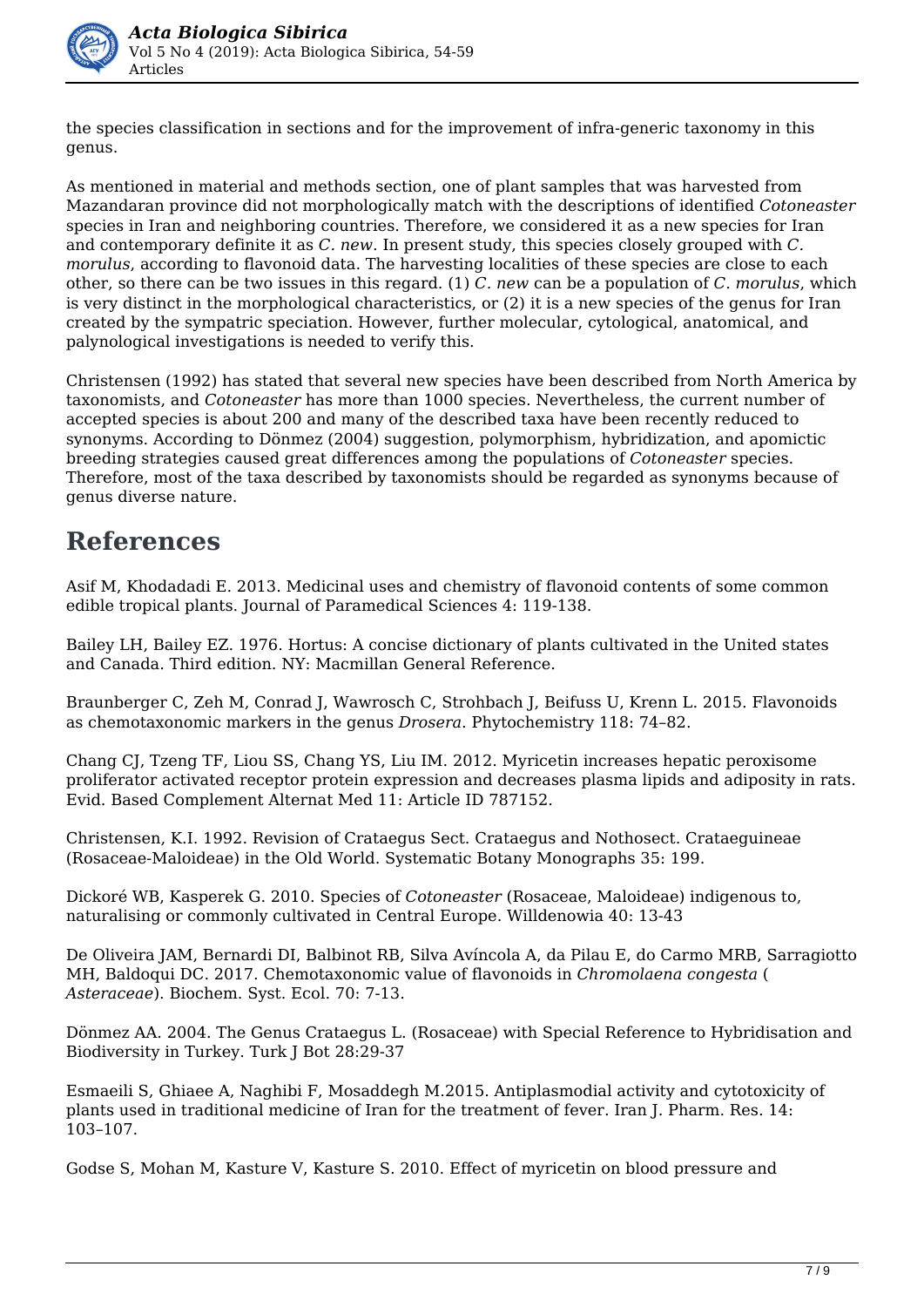

metabolic alterations in fructose hypertensive rats. Pharm. Biol. 48: 494-498.

Harborne J, Williams C. 2000. Advances in flavonoid research since 1992. Phytochemistry 55: 481-504.

Havsteen BH. 2002. The biochemistry and medical significance of the flavonoids. Pharmacol. Ther 96: 67–202.

Hollman PCH, Van Trijp JMP, Buysman MNCP, Gaag MSVD, Mengelers MJB, De Vries JHM, Katan MB. 1997. Relative bioavailability of the antioxidant flavonoid quercetin from various foods in man. FEBS Lett. 418: 152-156.

Holzer VMD, Lower-Nedza AD, Nandintsetseg M, Batkhuu J, Brantner AH. 2013.Antioxidant constituents of Cotoneaster melanocarpus Lodd. Antioxidants 2: 265–272.

Khan S, Riaz N, Afza N, Malik A, Aziz-ur-Rehman, Iqbal L, Lateef M.2009. Antioxidant constituents from Cotoneaster racemiflora. J. Asian Nat. Prod. Res. 11: 44–48.

Khatamsaz M. 1992. Cotoneaster Medik. In: Assadi M (ed.) Flora of Iran, no. 6. Research institute of forests and rangelands.

Lim JH, Park JW, Min DS, Chang JS, Lee YH, Park YB, Choi KS, Kwon TK, 2007. NAG-1 upregulation mediated by EGR-1 and p53 is critical for quercetin-induced apoptosis in HCT116 colon carcinoma cells. Apoptosis 12: 411-21.

Markham KR, Mabry TJ, Swift WT. 1970. Distribution of flavonoids in the genus *Baptisia*  (Leguminosae). Phytochemistry 9: 2359-2364.

Marshall DR, Brown AHD. 1981. The evolution of apomixis. Heredity47: 1–15.

Nogler GA. 1984. Gametophytic apomixis. In: Johri BM, editor. Embryology of angiosperms. Berlin: Springer-Verlag, p. 475–518.

Podani J. 2000. Introduction to the exploration of multivariate biological data. Leiden.

Prasain J, Carlson S, Wyss J.2010. Flavonoids and age-related disease: Risk, benefits and critical windows. Maturitas 66: 163–171.

Pojarkova AI. 1941. Crataegus L. In: Komarov VL and Yuzepchuk SV, editors.. Flora USSR IX: 317-356. Moscow and Leningrad: Botanicheskii Institut Akademii Nauk SSSR (Translated from Russian by Israel Program for Scientific Translations. Jerusalem 1971).

Potter D, Eriksson T, Evans RC, Oh SH, Smedmark JEE, Morgan DR, Kerr M, Robertson KR, Arsenault MP, Dickinson TA, Campbell CS. 2007. Phylogeny and classification of Rosaceae. Plant Systematics and Evolution 266: 5–43.

Raei Niaki, N., Attar, F., Maroofi, H. (2009). Anatomical studies on fourteen species of the genus *Cotoneaster* Medik. (Rosaceae) in Iran. Iranian Journal of Botany15: 96–104.

Raei Niaki N, Attar F, Mirtadzadini M, Mahdigholi K, Sheidai M. 2019. Micromorphological studies of leaf epidermis on the genus Cotoneaster Medik in Iran and its implication. Nordic Journal of Botany 37(2), doi: 10.1111/njb.02074

Riedl H. 1969. Cotoneaster. In: Rechinger KH, editor. Flora Iranica, No. 66, Graz, p. 13–26.